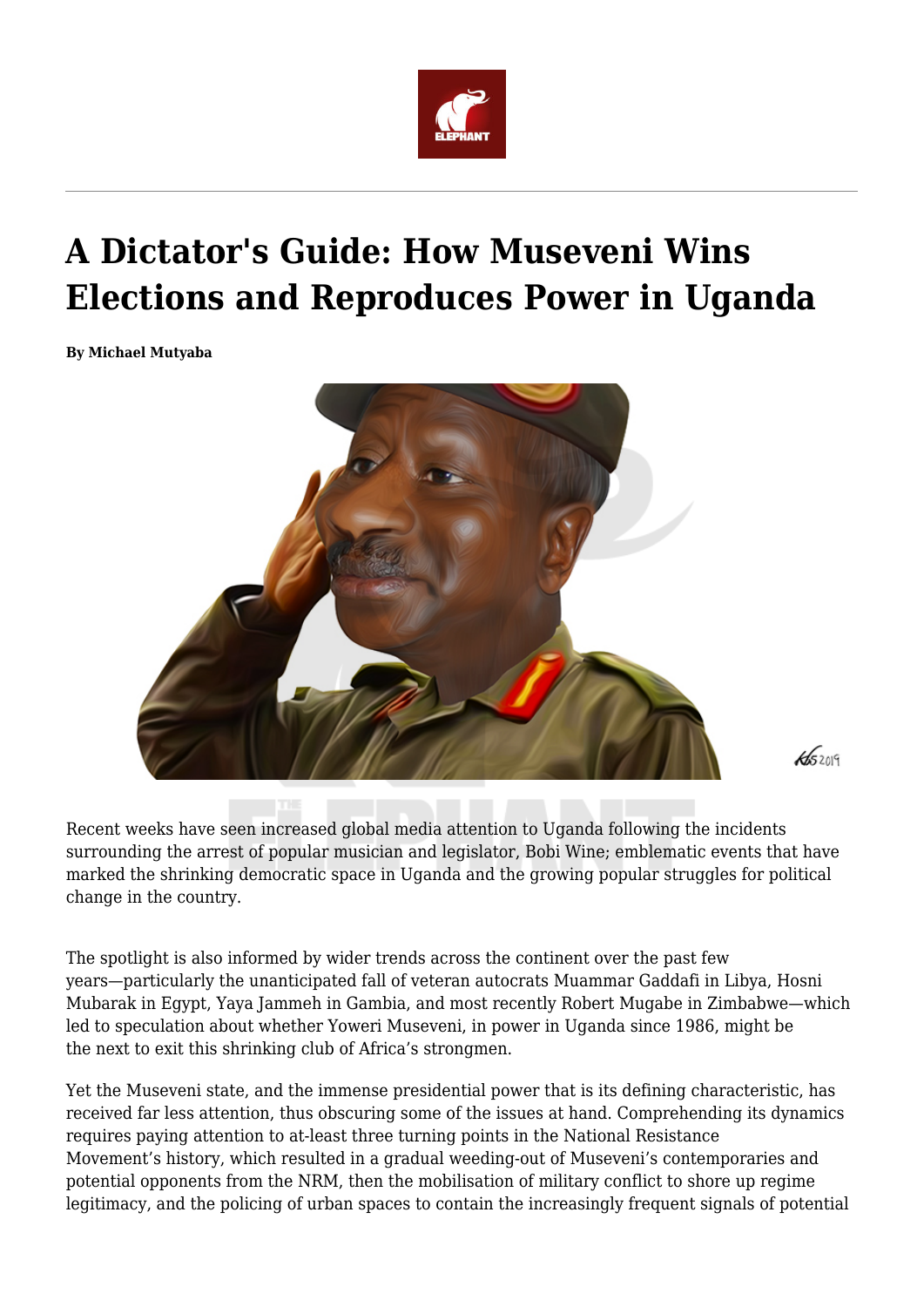revolution. Together, these dynamics crystallised presidential power in Uganda, run down key state institutions, and set the stage for the recent tensions and likely many more to come.

## **The purge**

From the late 1990s, there has been a gradual weeding out the old guard in the NRM, which through an informal "succession queue," had posed an internal challenge to the continuity of Museveni's rule. It all started amidst the heated debates in the late 1990s over the reform of the then decaying Movement system; debates that pitted a younger club of reformists against an older group. The resultant split led to the exit of many critical voices from the NRM's ranks, and began to bolster Museveni's grip on power in a manner that was unprecedented. It also opened the lid on official corruption and the abuse of public offices.

Over the years, the purge also got rid of many political and military elites—the so-called "historicals"—many of whom shared Museveni's sense of entitlement to political office rooted in their contribution to the 1980-1985 liberation war, and some of whom probably had an eye on his seat.

By 2005 the purge was at its peak; that year the constitutional amendment that removed presidential term limits—passed after a bribe to every legislator—saw almost all insiders that were opposed to it, summarily dismissed. As many of them joined the ranks of the opposition, Museveni's inner circle was left with mainly sycophants whose loyalty was more hinged on patronage than anything else. Questioning the president or harboring presidential ambitions within the NRM had become tantamount to a crime.

By 2011 the process was almost complete, with the dismissal of Vice President Gilbert Bukenya, whose growing popularity among rural farmers was interpreted as a nascent presidential bid, resulting in his firing.

One man remained standing, Museveni's long-time friend Amama Mbabazi. His friendship with Museveni had long fueled rumors that he would succeed "the big man" at some point. In 2015, however, his attempt to run against Museveni in the ruling party primaries also earned him an expulsion from both the secretary general position of the ruling party as well as the prime ministerial office.

The departure of Mbabazi marked the end of any pretensions to a succession plan within the NRM. He was unpopular, with a record tainted by corruption scandals and complicity in Museveni's authoritarianism, but his status as a "president-in-waiting" had given the NRM at least the semblance of an institution that could survive beyond Museveni's tenure, which his firing effectively ended.

What is left now is perhaps only the "Muhoozi project," a supposed plan by Museveni to have his son Muhoozi Kainerugaba succeed him. Lately it has been given credence by the son's rapid rise to commanding positions in elite sections of the Ugandan military. But with an increasingly insecure Museveni heavily reliant on familial relationships and patronage networks, even the Muhoozi project appears very unlikely. What is clear, though, is that the over time, the presidency has essentially become Museveni's property.

## **Exporting peace?**

Fundamental to Museveni's personalisation of power also has been the role of military conflict, both local and regional. First was the rebellion by Joseph Kony's Lord's Resistance Army in northern Uganda, which over its two-decade span enabled a continuation of the military ethos of the NRM.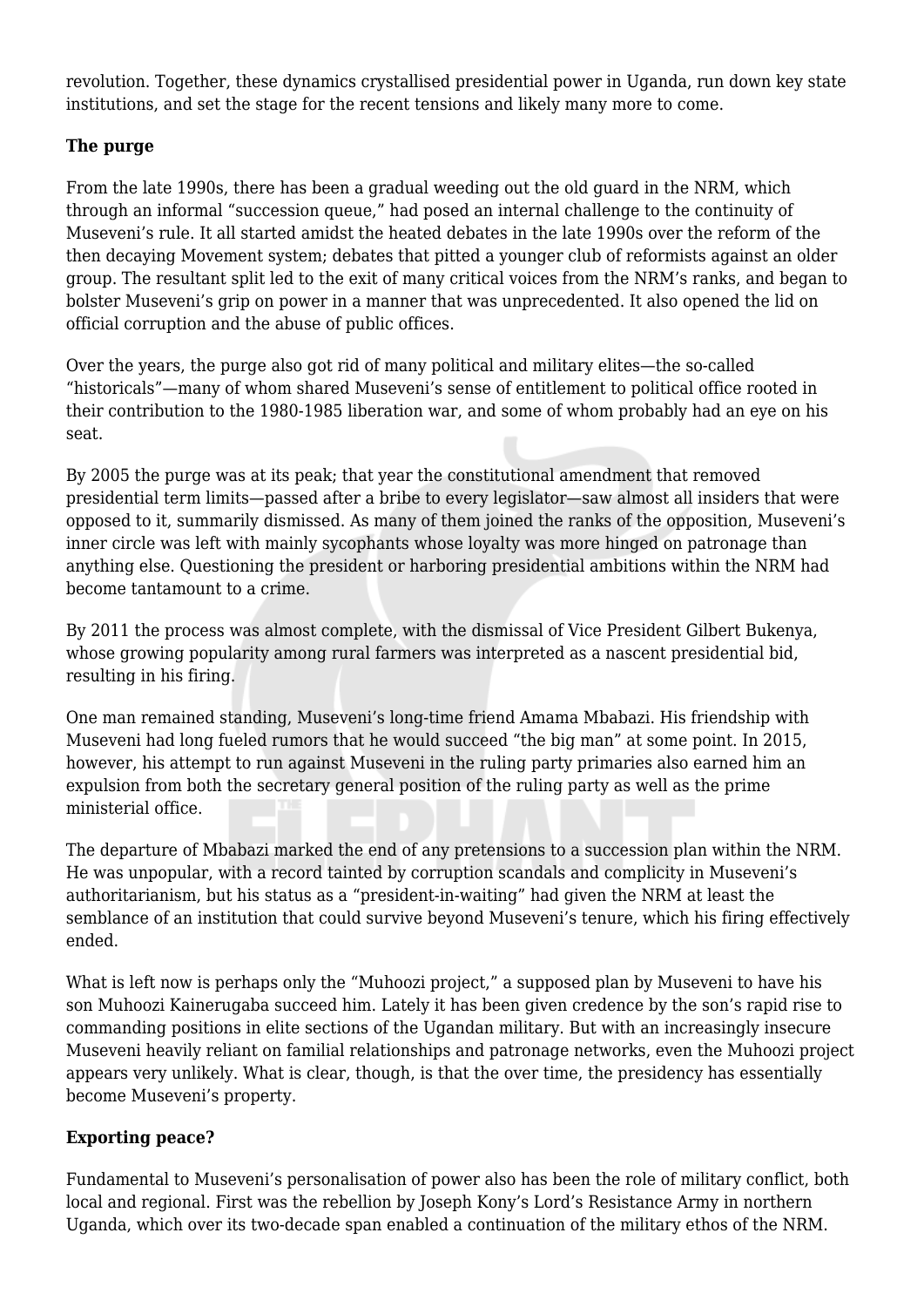The war's dynamics were indeed complex, and rooted in a longer history that predated even the NRM government, but undoubtedly it provided a ready excuse for the various shades of authoritarianism that came to define Museveni's rule.

With war ongoing in the north, any challenge to Museveni's rule was easily constructed as a threat to the peace already secured in the rest of the country, providing an absurd logic for clamping down on political opposition. More importantly, the emergency state born of it, frequently provided a justification for the president to side-step democratic institutions and processes, while at the same time rationalising the government's disproportionate expenditure on the military. It also fed into Museveni's self-perception as a "freedom fighter," buttressed the personality cult around him, and empowered him to further undermine any checks on his power.

By the late 2000s the LRA war was coming to an end—but another war had taken over its function just in time. From the early 2000s, Uganda's participation in a regional security project in the context of the War on Terror, particularly in the Somalian conflict, rehabilitated the regime's international image and provided cover for the narrowing political space at home, as well as facilitating a further entrenchment of Museveni's rule.

As post-9/11 Western foreign policy began to prioritise stability over political reform, Museveni increasingly postured as the regional peacemaker, endearing himself to donors while further sweeping the calls for democratic change at home under the carpet—and earning big from it.

It is easy to overlook the impact of these military engagements, but the point is that together they accentuated the role of the military in Ugandan politics and further entrenched Museveni's power to degrees that perhaps even the NRM's own roots in a guerrilla movement could never have reached.

## **Policing protest**

The expulsion of powerful elites from the ruling circles and the politicisation of military conflict had just started to cement Musevenism, when a new threat emerged on the horizon. It involved not the usual antagonists—gun-toting rebels or ruling party elites—but ordinary protesters. And they were challenging the NRM on an unfamiliar battleground—not in the jungles, but on the streets: [the 2011 "Walk-to-Work" protests](https://www.aljazeera.com/indepth/features/2011/04/201142831330647345.html), rejecting the rising fuel and food prices, were unprecedented.

But there is another reason the protests constituted a new threat. For long the NRM had mastered the art of winning elections. The majority constituencies were rural, and allegedly strongholds of the regime. The electoral commission itself was largely answerable to Museveni. With rural constituencies in one hand and the electoral body in the other, the NRM could safely ignore the minority opposition-dominated urban constituencies. Electoral defeat thus never constituted a threat to the NRM, at least at parliamentary and presidential levels.

But now the protesters had turned the tables, and were challenging the regime immediately after one of its landslide victories. The streets could not be rigged. In a moment, they had shifted the locus of Ugandan politics from the rural to the urban, and from institutional to informal spaces. And they were picking lessons from a strange source: North Africa. There, where Museveni's old friend Gaddafi, among others, was facing a sudden exit under pressure from similar struggles. Things could quickly get out of hand. A strategic response was urgent.

The regime went into overdrive. The 2011 protests were snuffed out, and from then, the policing of urban spaces became central to the logic and working of the Museveni state. Draconian laws on public assembly and free speech came into effect, enacted by a rubber-stamp parliament that was